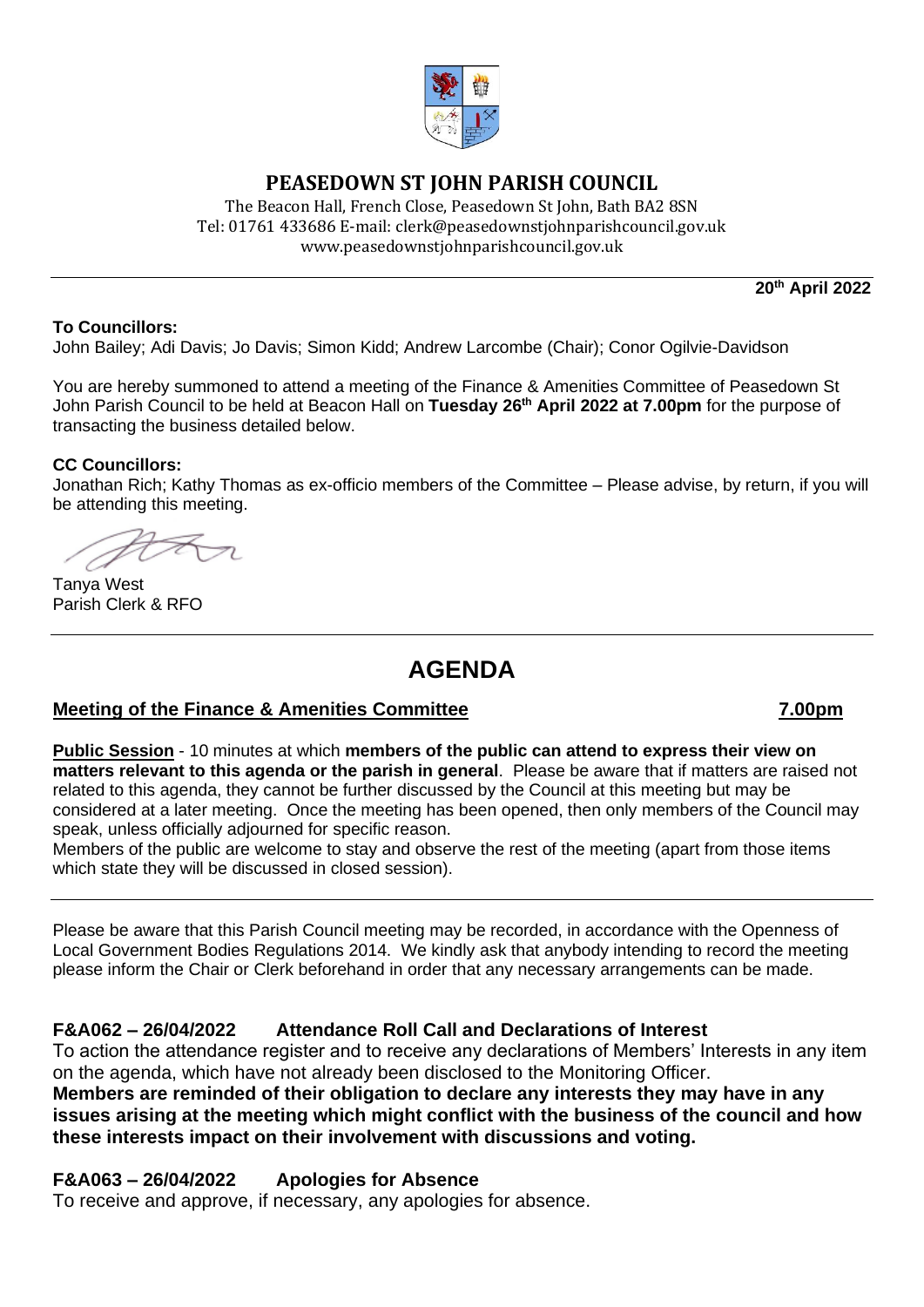# **F&A064 – 26/04/2022 Minutes & Actions**

- i. To consider and approve the minutes of the Finance & Amenities Committee meeting held on 4<sup>th</sup> January 2022.
- ii. To review updated copy of the Actions Register on Planner.

# **F&A065 – 26/04/2022 Items for Urgent Report**

Items which, in the opinion of the Chair, should be reported on as a matter of urgency.

# **F&A066 – 26/04/2022 Community Grants**

To consider applications for Community Grants for 2022/23 and make decisions and/or associated recommendations for ratification at Full Council.

To review feedback under the Terms and Conditions from the 2021/22 grant receivers.

## **F&A067 – 26/04/2022 Review of Current Finances 2021/22**

To consider report on financial spend against budget for the 2021/22 financial year covering both operational and capital projects budgets. To also include review of the Balance Sheet for bank account balances, petty cash, VAT and Reserves.

## **F&A068 – 26/04/2022 Review of Committed Expenditure and Ear Marked Reserves**

To review the Committed Expenditure and the Ear Marked Reserves and to consider making any recommendations to Full Council.

## **F&A069 – 26/04/2022 Review of Debtors and Creditors**

To review the financial debtors and creditors report and make any associated decisions (report to be tabled at the meeting).

## **F&A070 – 26/04/2022 Community Infrastructure Levy and External Funding**

To receive update on Community Infrastructure Levy and other external income and expenditure.

## **F&A071 – 26/04/2022 Budget for 2022/23**

To receive an update on the operational budget figures for the 2022/23 financial year, as agreed by Full Council when setting the precept. To include an update on the budgets for 'Infrequent Operational Expenditure', 'Contracted Amenities Works', and Staff Salaries budgets.

## **F&A072 – 26/04/2022 Banking Arrangements**

To receive an update on bank signatories/mandate and bank charges/fees and make any associated decisions.

## **F&A073 – 26/04/2022 Internal & External Audits**

To receive update on both the Internal and External Audits for the 2021/22 financial year and to consider any recommendations/to decide on any related action items.

## **F&A074 – 26/04/2022 Insurance Broker and Cover**

To receive update on the business interruption claim and make any associated decisions.

## **F&A075 – 26/04/2022 Finance & Amenities Advisory Panel**

To receive a report from the **Finance & Amenities Advisory Panel** meetings held on 8 th February and 1<sup>st</sup> March 2022 to consider their recommendations (for items not already covered on this agenda) and make any associated decisions.